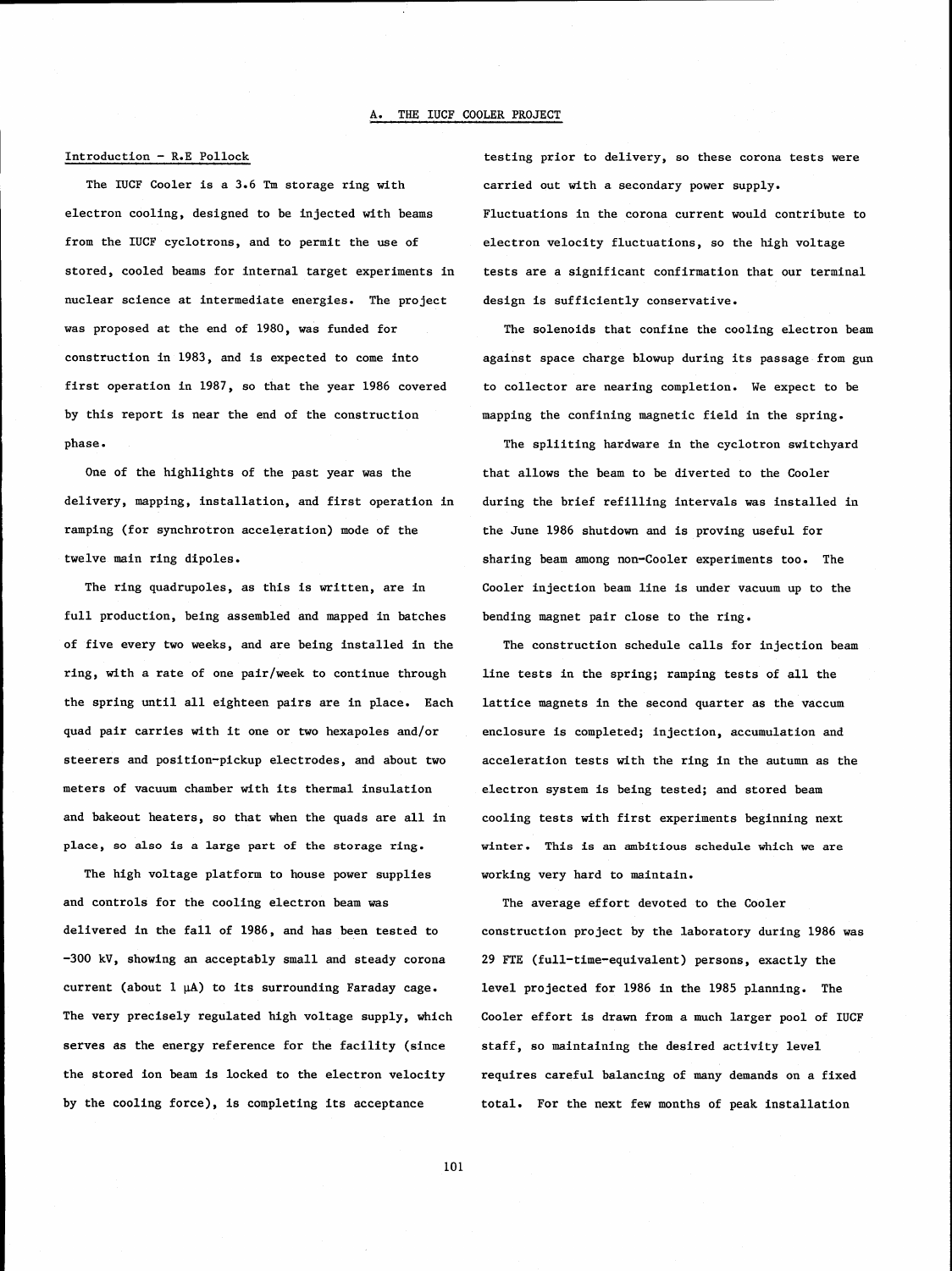workload the rate will be more than **35** FTE, tapering off into the testing and retrofitting activities of the startup period.

The construction budget passed the "90% committed" point near the end of 1986, and the orderly transfer of personnel costs from the construction project to the operations budget, associated with the transition to full operation, is underway.

Experiments have been assigned space in the G and A straight sections for the startup period, and preparations for these are described in Section **111** B.

# Cooler Construction - T. Sloan

### Dipole Magnets

This past year saw the completion of the assembly of the 12 dipole magnets at Fermilab. After the magnets were delivered to IUCF, the coils were installed and the magnets were readied for the field mapping. This entailed the design, fabrication, and installation of water manifolds, the power connections, coil interconnections, and alignment fixtures. The magnets were installed and aligned on the mapping table. Magnet field maps were made at four fields, and numerous field vs. current measurements were made. The latter are used to generate appropriate power supply ramps for use when increasing the beam energy in the cooling ring. After field mapping, the magnets were placed on their supports and optically aligned. Power, water, and interlock connections were completed and the magnets were energized.

### Quadrupole Magnets

The assembly of the **36** quadrupole magnets at Fermilab was completed. The quadrupole coils are

manufactured by an outside vendor, but the current leads are not terminated. The coils are inserted into a quad half, shimmed to the proper location to insure that they are symmetrically located. The leads are then bent, cut to the correct length, and have water fittings soldered on their ends. The coil current connections are then installed. Production lines to complete all these tasks were set up. The first field maps using a rotating coil field mapper were made. A device to locate the magnetic center and provide an optical alignment target was developed and tested. **3.** Vacuum System

Detail design of the vacuum pipe for the 18 quadrupole pairs was completed. These pipes contain the beam position monitor electrodes and are usually terminated with a vacuum pump. Pump locations become fixed points with bellows between them to allow for thermal expansion. The quad vacuum pipes account for apporximately one third of the ring circumference. Bake out tests were run with both quad pipes and dipole vacuum cans inserted into their respective magnets. This allowed us to determine the power required for a **300"** C bakeout. We also demonstrated that the insulation thickness available is adequate to prevent heat damage to the epoxy bond in the magnets. 4. Beam line 9

This beamline connects the cyclotron beam switching network to the cooling ring. Installation of this beamline is about 90% complete. This includes magnet installation and alignment as well as the vacuum system installation. First vacuum tests were satisfactory but we still have to demonstrate that the differential pumping will allow us to connect the cyclotron beamline to the cooling ring.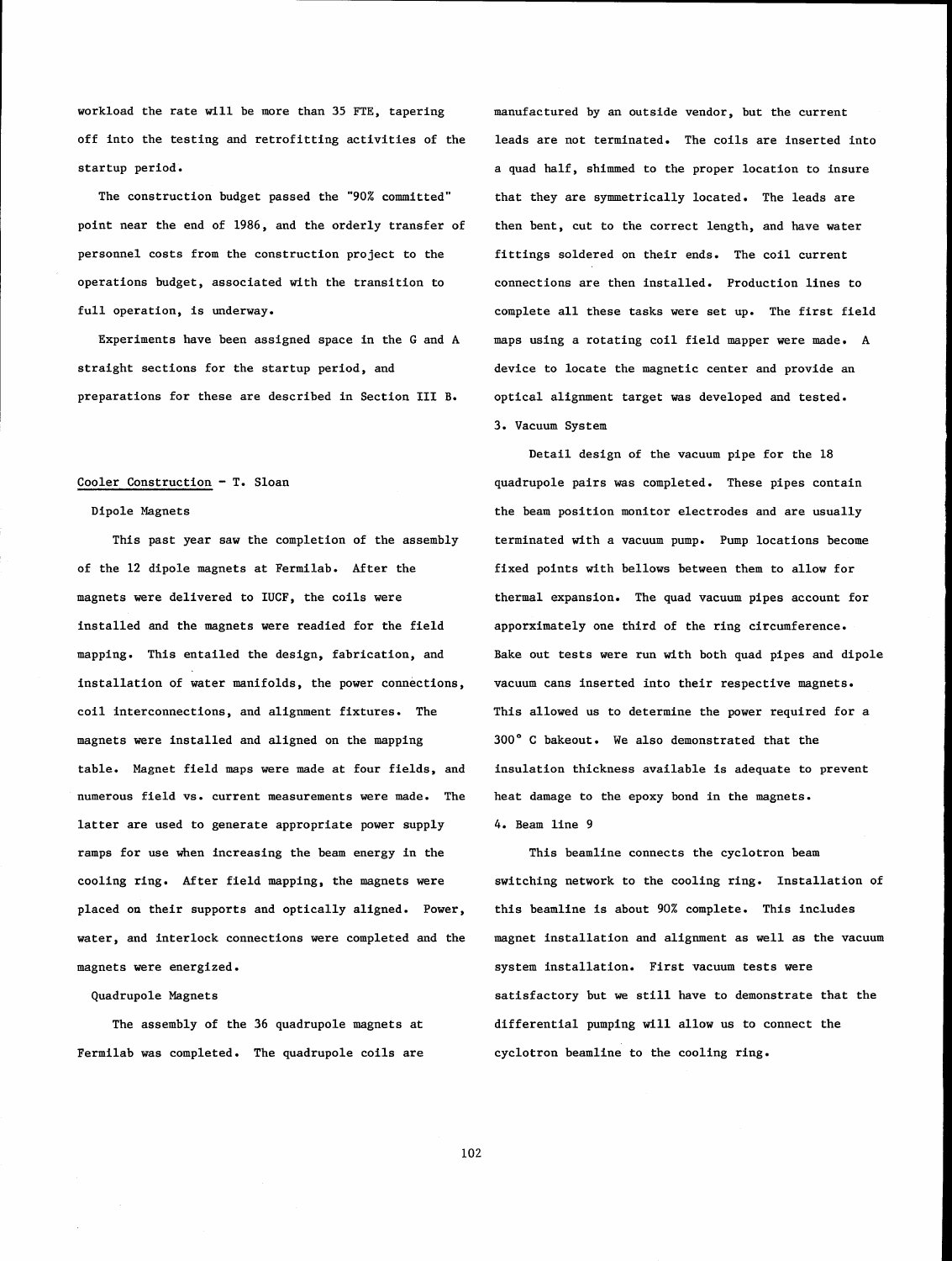The Electron Cooling System - T.J.P. Ellison, O.C. Dermois, D.L. Friesel, and G. Donica

# Introduction

The overall design of the electron cooling system is presented, and the magnetic guide field, high voltage, gun, collector, vacuum, and drift and clearing electrode system designs are discussed in more detail. The report concludes with a short summary of the construction schedule.

The electron cooling system design parameters are summarized in Table I.

Table I. IUCF Electron System Design Parameters

Electron Beam Energy.................... 7-275 keV Electron Beam Current.................. 0-4 Amperes Electron Beam Diameter................. 2.54 **cm**  Electron Gun Perveance ................ 0.7~10'~ A/v~/\* Transverse Electron Beam Temperature . . 0.1 - 0.2 eV Electron Gun Accelerator Column Length. 62.3 cm Max. Column Electric Field Gradient.... 11.3 kV/cm Nominal Solenoidal Magnetic Field...... 1.5 kG Nominal Solenoidal Magnetic Field...... 1.5 kG<br>B<sub>1</sub>/B<sub>I</sub> in the Cooling Solenoid........... < 0.5 x 10<sup>-5</sup>  $B_{\perp}/B_{\parallel}$  in the Cooling Solenoid..........  $< 0.5 \times$ <br>Effective Cooling Region Length ....... 270 cm Effective Cooling Region Length ....... 270 cm<br>Collector Efficiency .................. >99.9%

### General Layout

The general layout of the IUCF electron beam cooling system is shown in Fig. 1. The entire system is mounted on a reinforced concrete block with a rail system facilitating the movement of the system out of the ring for field mapping, off line beam testing, modification and repair. The gun and collector solenoids are also mounted on separate rail systems providing easy access to the gun and collector systems.

The gun and collector systems are cantilevered from the toroid flux return plates and kept in compression by three Vespel rods loaded by Belleville washers.

# Magnetic Guide Field System

The five major components of this system<sup>1</sup> are the gun, collector, and main cooling solenoids, and the two 60' toroids. All the solenoids operate in series. The solenoids are being manufactured by Sigma Phi, in



Figure 1. Layout of IUCF electron beam system.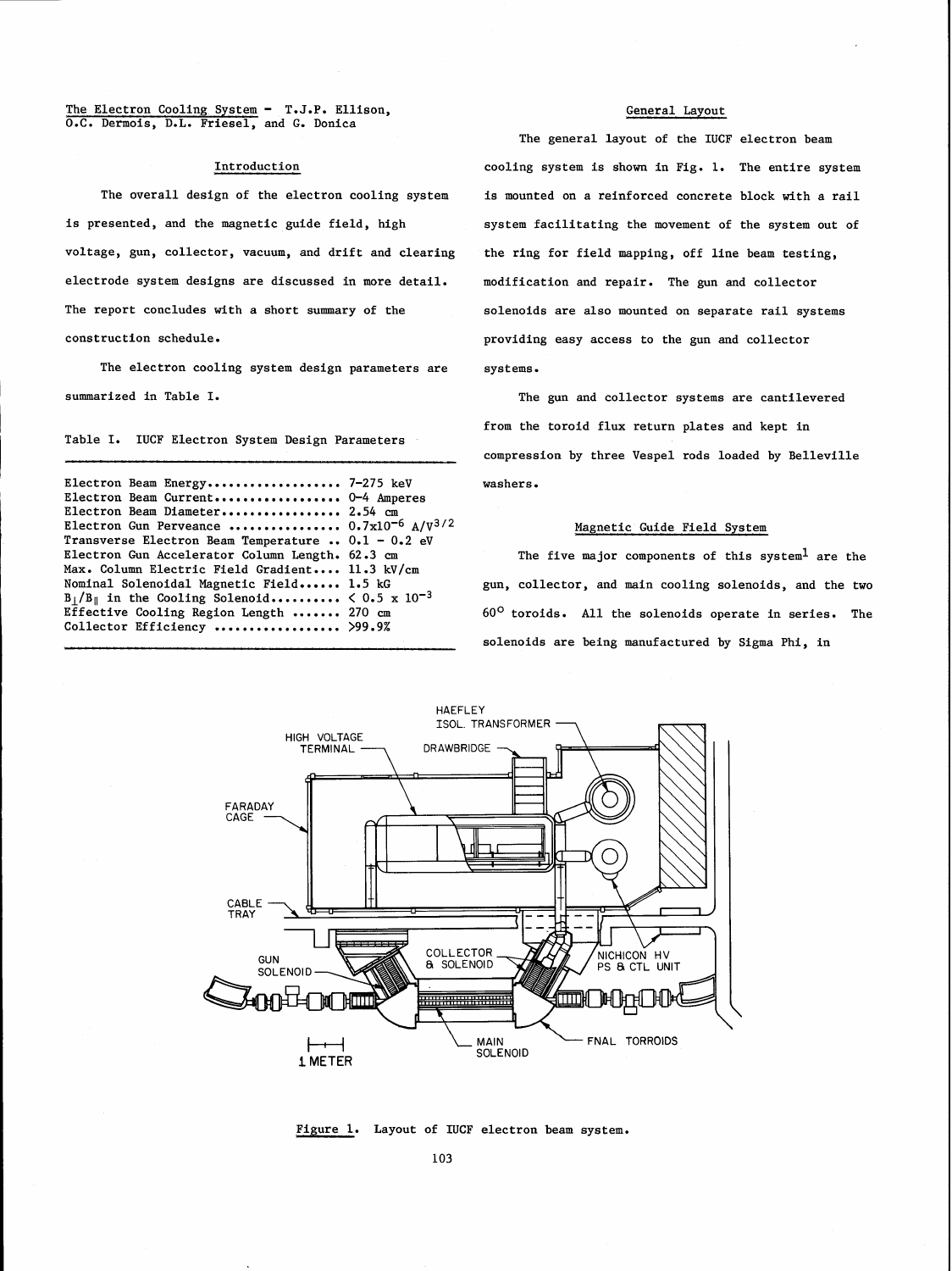France, and will be delivered in March 1987. Of these, the solenoids and the toroids (8 coils total) to the main solenoid is the most critical, since for compensate for the missing turns at these locations. optimal cooling, the radial field component must be less than  $5 \times 10^{-4}$  times the longitudinal field. The mechanical specifications for the solenoid are stringent enough to insure this level of field quality and measurements show that the solenoids are being built within these specifications. After arrival at IUCF, it will be carefully mapped with Hall probes, and possibly a pencil electron beam, to document the field quality. We are assuming the field quality will be sufficient for initial use without adding correction coils; if correction coils could significantly increase the field quality, they will be added later during a Cooler shutdown.

The toroids are from the Fermilab electron cooling system $^2$ .

#### Correction and Trim Coils

There are a number of trim and correction solenoids to shape the field at the gun and collector, and correct for "missing turns" at the solenoid/ toroid interfaces. All these solenoids, with the exception of the collector trim solenoids, operate in series with the main solenoid current.

The trim solenoid on the gun slides over the main gun solenoid and is used to compensate for the "open-end" effect of the solenoid and provide a uniform field at the cathode.

The two trim solenoids on the collector side are used for the opposite reason-to encourage the field fall-off in the collector region. Assuming the backscattered electrons from the collector move in an adiabatic fashion, the collection efficiency will be increased as the field at the collector is reduced, since  $p_1^2/B$  is conserved.

There are also 2 coils at each interface between

# Steering Dipoles

There are horizontal and vertical steering dipoles for the electron beam in the gun, cooling solenoid, and collector solenoids. The dipoles in the cooling region are used to adjust the relative angle of the electron and ion beams. The beams must be aligned to within a few hundred micro radians. These dipoles can also be used to create a large artifical electron beam effective temperature. The effective temperature of the electron beam can be estimated by measuring the minimum change in angle which produces a change in the cooling rates or equilibrium emittances. The dipoles in the gun region are used to change the relative position of the electron and ion beams in the cooling section, and can be used in conjuction with the resonant longitudinal Schottky pick-ups to explore the electron beam space charge depression<sup>3</sup>.

# Toroid Dipoles

There will be aditional dipoles in the 60° toroids. Initially, we thought that the electron beam would move adiabatically through the toroids and the function of these dipoles was merely to steer the electron beam compensating for the electron drift due to the field gradient and field line curvature in this region. However, the work done in Uppsala<sup>4</sup> has shown that the at relatively high electron beam energies (a few hundred keV) these dipoles must be designed so that the transverse field precisely matches the field lines radius of curvature at all points in order to keep the effective electron beam transverse temperature to a few tenths of an eV. Thus these dipoles will be designed after careful magnetic field measurements of the fields at the toroid/solenoid interfaces. Resonant focusing, as used at Fermilab or in the ICE electron cooling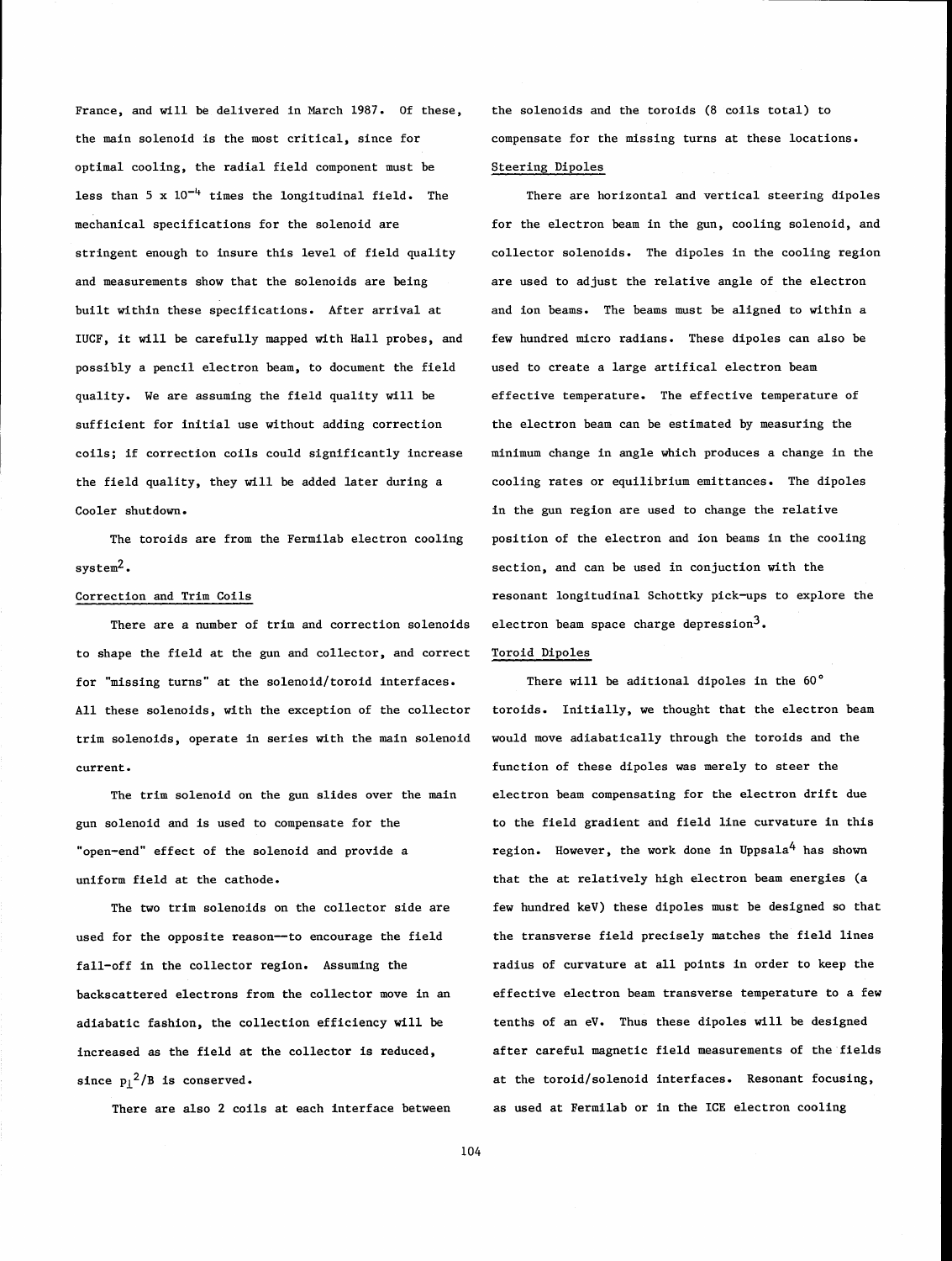system gun, cannot help in damping the oscillations total corona current was measured and found to be about resulting from nonadiabatic passage through the  $1 \mu A$ , which is low enough not to effect the regulation toroids: the resonant fucusing systems cause a of the precision high voltage supply. perturabation in the electron beam which is a function The current flowing through the gun and collector of distance from the axis of the electron beam, whereas gradient resistor chains, the floating conductor the perturbations at the solenoid/toroid interfaces covering the inside of the gun and collector solenoid effect the beam almost uniformly. However, resonant focusing of a different sort can be used here: the electron beam can be made to adiabatically pass through the toroid providing the the beam makes an integral number of gyro-oscillations, as shown by computer simulations done in Uppsala<sup>5</sup>. The toroids operate on a power supply separate from the solenoid systems, so this condintion can be met in our system.

# Closed Orbit Correction Dipoles

**A** pair of vertical and horizontal steerers are located in the ring at the entrance and exit of the electron system to compensate for the net dipole field in the toroids along the ion beam closed orbit. This four-dipole correction system enables the electron cooling system magnetic field to operate almost independently of the ring fields. The appertures and strengths of these dipoles and the voltage capability of the surplus power supply used for the electron beam guide system limit the guide field to 1.5 kG, though the guide system was designed to operate with fields in excess of 2 kG.

### High Voltage System

The floor plan for the high voltage system is also shown in Fig. 1. The 300 kV high voltage terminal, housing the power supply, control, and water systems for the electron gun and collector, is constructed from 304 stainless steel and is surrounded by a galvanized steel and aluminum Faraday cage. There is a minimum spacing of 0.9 m between the terminal and Faraday cage walls. The terminal was tested at -300 kVDC and the

mandrils, the various high voltage dividers and supplies, and the Faraday cage itself will all be returned to a copper sheet insulated from ground through separate 100 Ohm metering resisters with isolation amplifiers connected across them.

Recent tests with the Haefely 100:l a.c, 300 kVDC voltage divider have shown that we can measure ripple voltage amplitudes as low as 0.1 V in the frequency band from 0.03 to 100 kHz.

**A** representatives from IUCF visited the Nichicon Capacitor Ltd. factory in Kusatsu, Japan to discuss the rigorous specifications and testing procedures for the main 300 kV, 15 mA power supply. Nichicon has agreed to a voltage ripple specification of  $\Delta V_{\text{pp}}/V = 2.5 \times 10^{-5}$ at 300 kV with a 7.5 mA load current, and will work to achieve better than  $1x10^{-5}$  when the supply is installed at IUCF. Preliminary test data indicate that the power supply has a short term (few hour) stability of  $\leq$   $\pm$  5 ppm, which is an upper limit based upon the stability specifications of the Haefely  $\pm$  5 ppm/°C dc divider. The peak to peak ripple voltage is less than 10 ppm at 300 kV, 7.5 **mA,** and the supply has excellent transient response characteristics. The supply will be installed by Nichicon engineers and tested at IUCF in about June 1987. **A** more detailed description of the high voltage system design was previously reported.<sup>6</sup>

#### Electron Gun System

The design of the electron gun and acceleration system is similar to the high perveance 750 keV system developed at Fermilab7. **A** flat, 2.54 **cm** diameter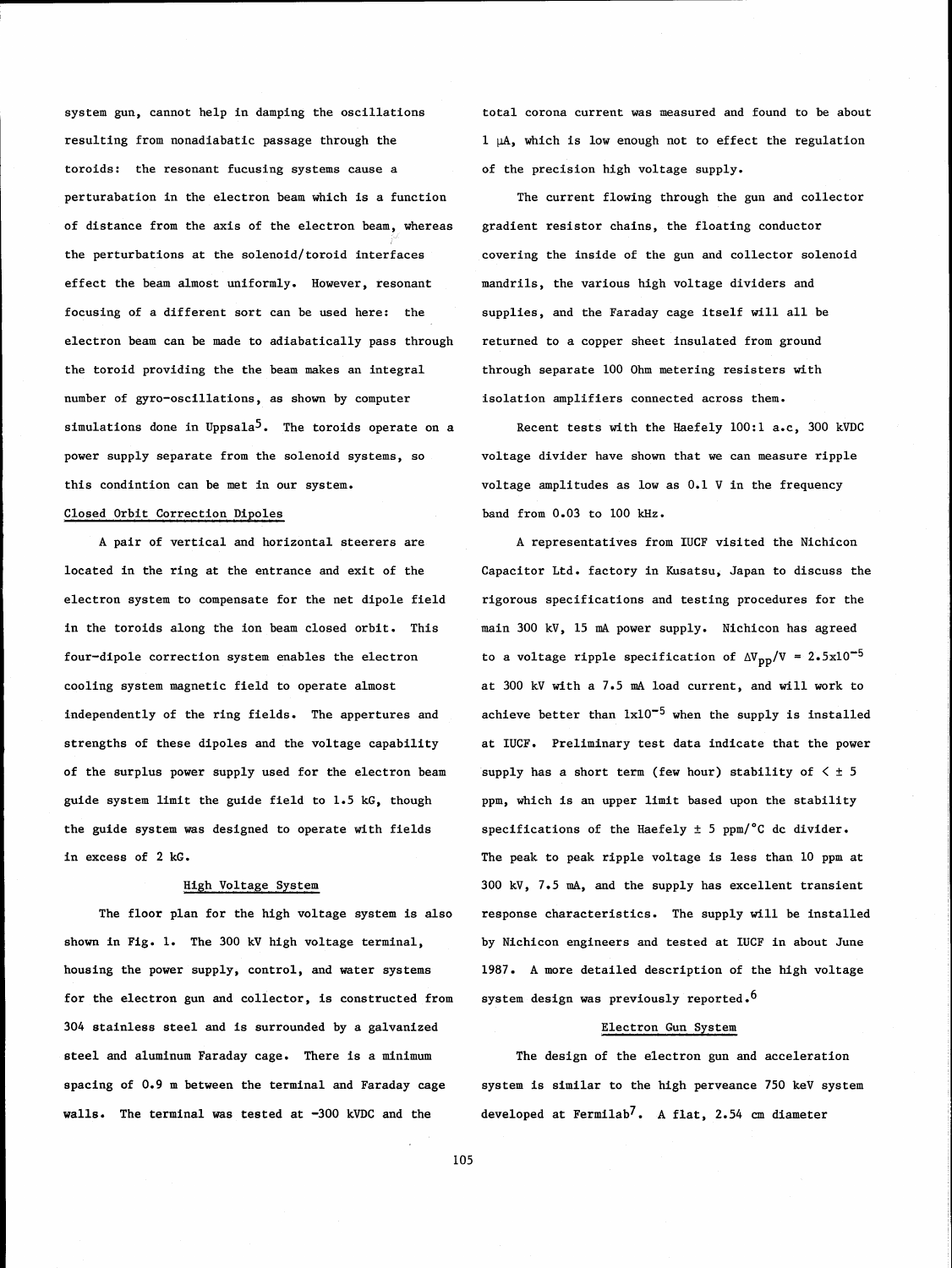dispenser-type cathode is mounted in a cylindrically symmetric Pierce geometry on the axis of the gun solenoid with an anode and two guard electrodes, as shown in Figure 2.

Computer modeling studies of the electron gun, using the SLAC electron gun design code  $EGUN<sup>8</sup>$ , were previously reported in detail<sup>9</sup>. Edge transverse electron beam effective temperatures of less than 0.1 eV at magnetic fields greater than 1.3 kG are predicted over the desired energy range without the use of resonant focusing.

#### Collector System

The IUCF electron cooling system collector (see Figure **3)** is modeled after the successful Fermilab design<sup>10</sup> which was able to collect 99.99% of the electron beam at low energies (T<50 keV) and 99.94% at higher energies (T=114 keV). The Fermilab collector geometry was scaled down by a factor of two in diameter to match the IUCF electron beam diameter of 2.54 cm. The average collector diameter and depth are 10 cm and 14 cm respectively. There are 20 square cooling channels each with a cross section of 0.1 cm2. **A** high water flow rate,  $4 \frac{1}{s}$  per cooling channel, is used to provide a high value for the film coeficient keeping the outer collector surface below 100°C with 50 **kW** of power flowing into the copper collector (10  $\text{MW/m}^2$ ).

In addition to the change in size, a number of other changes were made to improve the collection efficiencies of the IUCF collector beyond those obtained at FNAL. These are:

1. The collector anode, which acts as a suppressor for the backscattered electrons, is split into two sections, each powered by an independent voltage source.

2. **A** thin (<1 micron) layer of carbon will be deposited on the inner surface of the collector to

suppress backscattering. In principle this will reduce the number of high energy backscattered electrons by a factor of about three,  $^{11}$  and increase the collection efficiency accordingly.

3. The collector will be operated at about 10 kV positive relative to the cathode, which is much higher than used in previous electron cooling system designs. The number of high energy backscattered electrons per incident electron, and their energy distribution (dn/dk, where k is the ratio of backscattered to incident electron energies), are almost independent of the incident electron energy.<sup>11</sup> Therefore, the number of backscattered electrons with enough energy to escape through the collector anode is proportional to the collector anode voltage divided by the collector voltage.

4. There are two very strong trim solenoids in the collector region providing independent control of the magnetic field at the collector and collector anode. The magnetic field at the collector can be varied from near zero to 50% of the nominal magnetic field while keeping the field at the collector anode constant. The clearance of the beam through the collector anode, which is the most severe aperture restriction in the cooling system, can also be adjusted without altering the field in the collector significantly. If the backscattered electrons move in an adiabatic fashion, the collection efficiencies will improve as the ratio of the field at the collector anode to the field at the collector is increased. The collector can also be moved, by means of a bellows, with respect to the collector anode. Moving the collector back should insure the adiabitic condition for larger differences in the magnetic field strength between the collector and collector anode, and thus, we suspect, increase the collection efficiencies.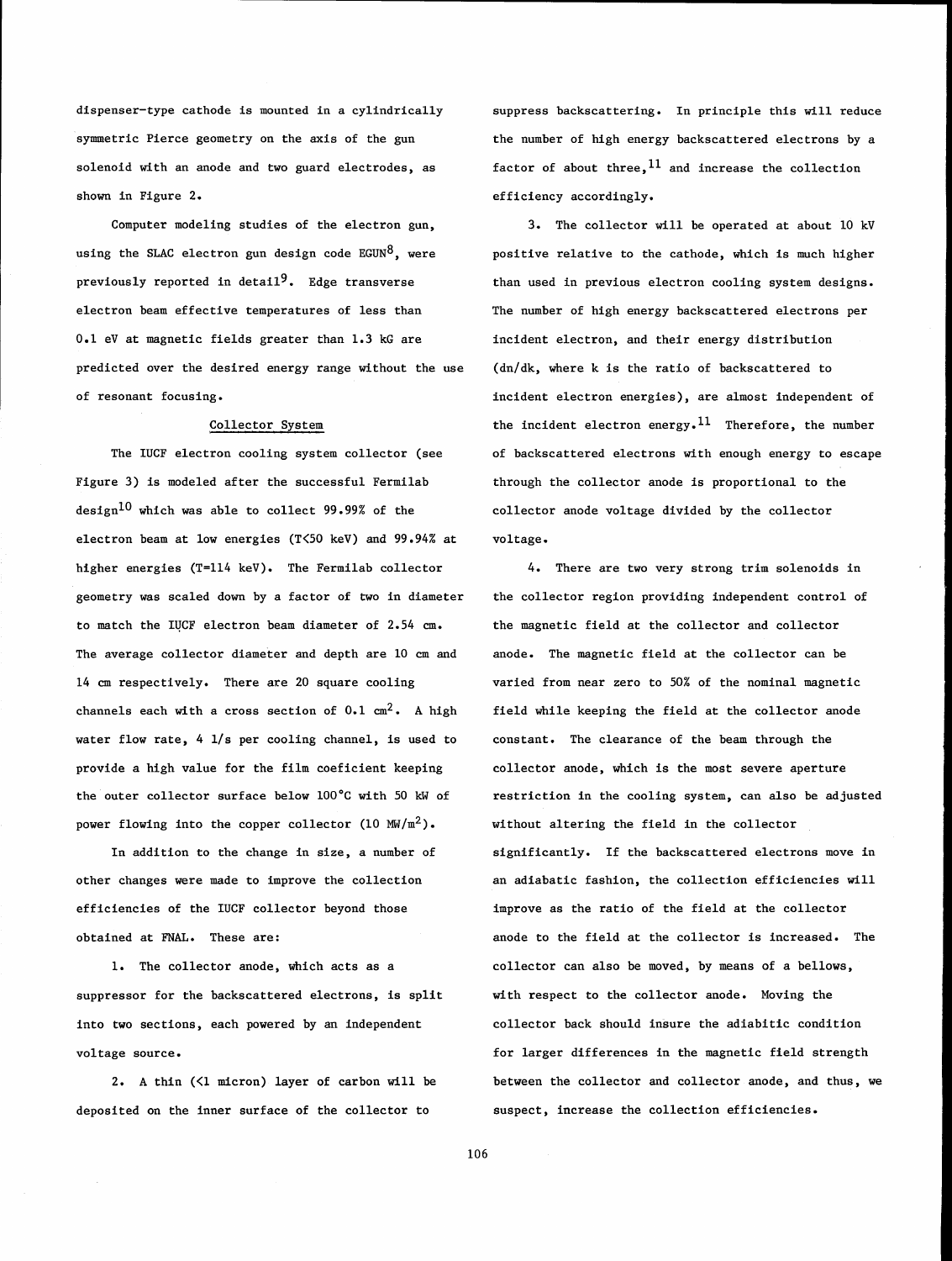$10^{-9}$  mb are nonevaporable getter modules of the type WP 1250/ST707. Four modules are located in each toroid vacuum chamber. Four smaller modules of the same alloy are located in the gun and three in the collector. These pumps provide a pumping speed of about  $1000 \lambda/s$ for CO and 2500  $\ell/s$  for H<sub>2</sub> in each toroid, and about

Vacuum System half that value in the gun and collector. To get The main pumps used to reach a pressure of about pumping speed for the noble gases, a 30  $\ell/s$  triode ion pump is attached to the vacuum chamber of each toroid. Hence, the system is self supporting and can be used for off line testing. Initial pumpdowns will be done





1-bellows for alignment of gun; 2-one of four (400 pounds force); 4-Vespel rods for compression onevaporable getter pumps (ST 707); 3-Belleville the cantilevered assembly; 5-area where grading nonevaporable getter pumps (ST 707); 3-Belleville the cantilevered assembly; 5-area where grading<br>spring washers: 4-Vespel rods; 5-spark gaps (0.11 inch fesistors are mounted; 6-spark gaps (0.11 inch gap); spring washers; 4-Vespel rods; 5-spark gaps (0.11 inch resistors are mounted; 6-spark gaps (0.11 inch gap); gap); 6-aluminum corona rings; 7-gun anode electrode; 7-alu~inum corona rings; 8-first collector anode

Figure 3. Cross section of the collector assembly: 1-bellows providing 6-inch movement of collector; Figure 2. Cross section of the gun assembly:<br>1-bellows for alignment of gun; 2-one of four (400 pounds force); 4-Vespel rods for compression of 8-"guard" electrodes. electrode; 9-second collector anode electrode; 10-one of three nonevaporable getter moddules (ST707).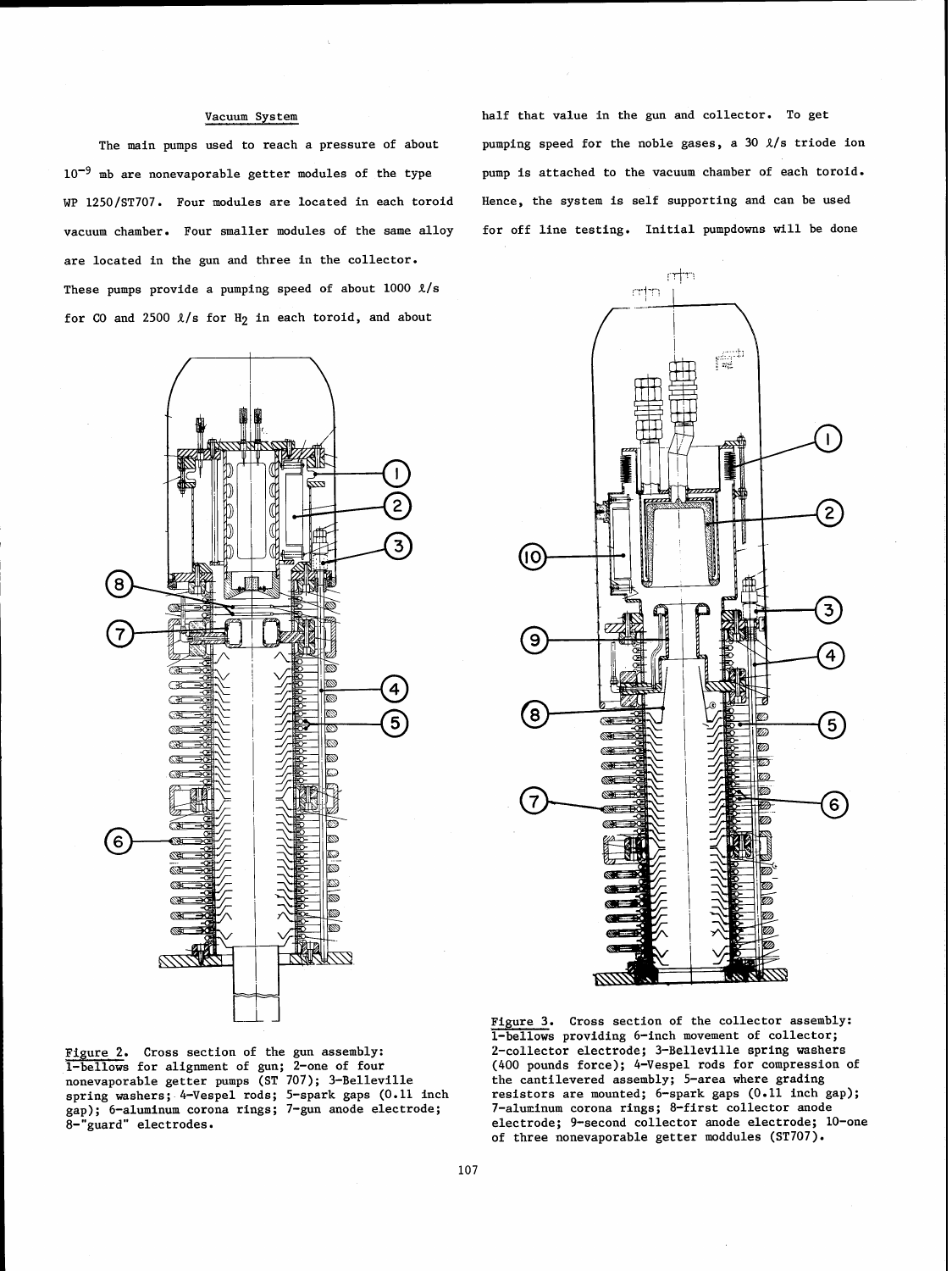be baked to 300<sup>o</sup> C, with the exception of the few volts of ripple at harmonics of 30 kHz, providing accelerating tubes which are limited to 200' C. hundreds of micro amperes of modulated beam current

 $10^{-11}$  mb<sup>\*</sup>1/(sec\*cm<sup>2</sup>) for all parts, we expect a position measurements using electronics recently pressure of about  $10^{-9}$  mb in the center part of the developed to make position measurements of beams in

electrically isolated electrodes inside the electron gun anode power supply will be tuned away from the electron beam never sees the grounded vacuum chamber **3.** The drift electrode inside the cooling wall at any location. This system has three important solenoid will be powered by a 1000 V bipolar op-amp functions: power supply with kHz frequency response. This is

caused by collisions between the electron beam and the momentum aperture of the storage ring. This supply residual gas atoms in the vacuum system. The electrode will be used for putting ramps on the electron beam potentials monotonically become more negative as one energy and to perform experiments, such as measuring moves in the direction of the collector. Thus all the the longitudinal drag force of the electron beam. In electrons, however, are trapped transversely by the response will float at the potential of the 1000 V longitudinal magnetic field, and longitudinally by the supply and directly power the electrode. This fast negative potentials of the gun and collector. Split amplifier will be used to apply the cathode ripple drift electrodes in the toroids are used to provide an voltage to the drift electrode. ExB drift which is in the plane of the toroid. Construction Schedule Depending upon the polarity of the electric field, the The solenoids are due to be delivered in March electrons will drift either to a resistive plate 1987. After delivery, they will be assembled and mapconnecting the split electrodes, or to a beam stop ped. The vacuum, gun, and collector systems will be which can be used to measure the electron current. The fabricated and tested in parallel with the magnetic electrons will also drift normal to the plane of the guide field. We expect to have completed final toroid because of the gradient and curvature of the assembly and begin commissioning the system at low solenoidal field (centripital drift). energies in the fall of 1987.

of the main cooling solenoid also function as the Proceedings Eleventh International Cyclotron Conf.

with a portable turbopump unit. The vacuum system can position electrodes. The gun anode power supply has a Assuming an outgassing rate of during operation. This is more than adequate for good solenoid vacuum chamber, without beam loading. The excess of about 10 enA.<sup>12</sup> However, the ripple voltage outgassing rate of many parts will be lower due to a on the power supplies which provide DC bias for these one time pre-bake at 950° C.<br>
electrodes will be many orders of magnitude larger than Drift Electrode System The mV level signals induced by the electron beam. For The drift electrode system is a series of 11 this reason, the oscillator in the PWM circuit in the cooling system vacuum chamber, which insure that the frequencies of all the other switching power supplies.

1. It removes the electrons and positive ions sufficient voltage to move any ion beam across the ions are immediately accelerated to the collector. The addition, an isolation amplifier with 100 kHz frequency

2. Two drift electrodes at the beginning and end 1) Otto **C.** Dermois, "The Design of Homogeneous Field Solenoids for the IUCF Cooler Section", The (to be published).

108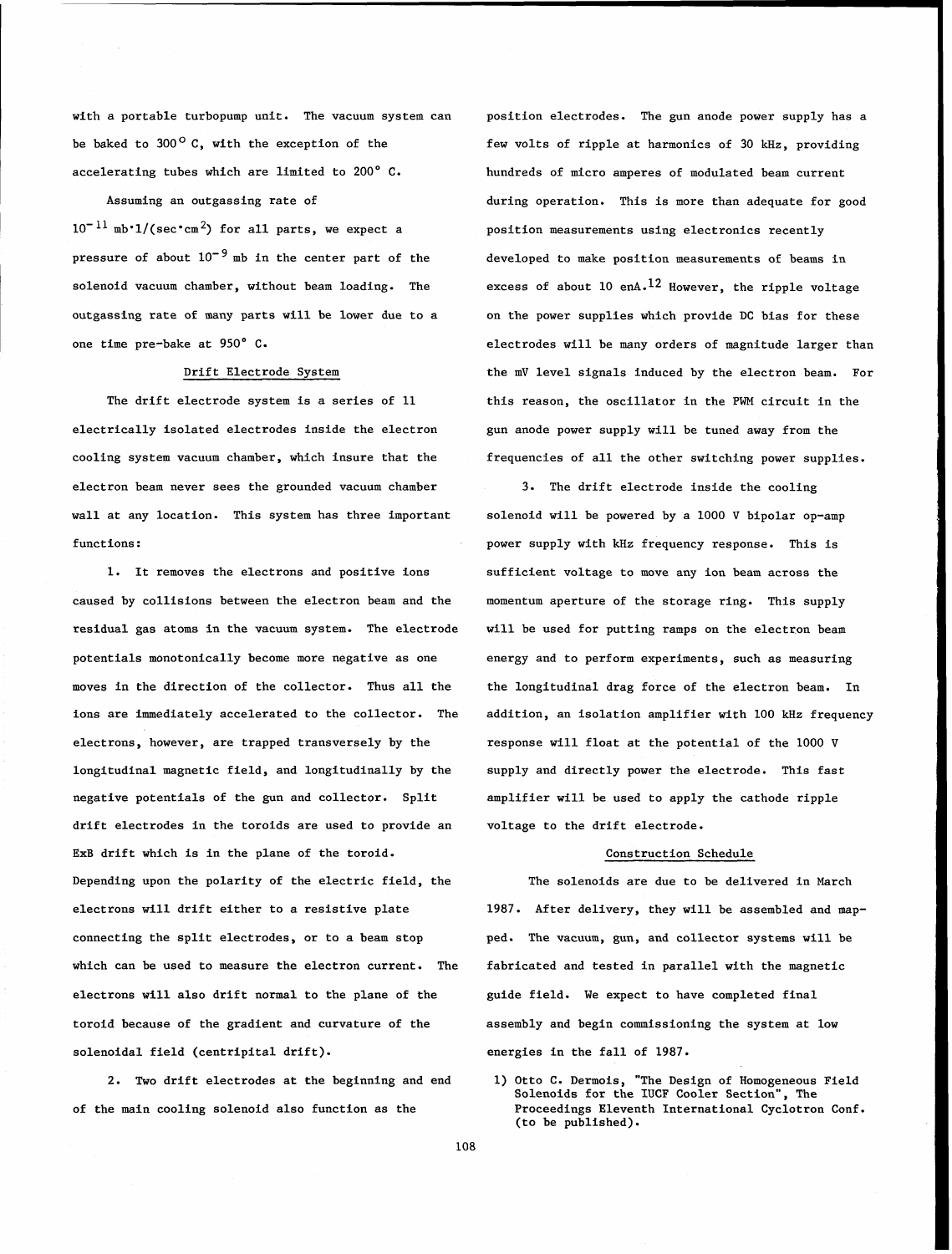- 
- 
- transverse magnetic Field distribution in the
- 
- Friesel, J. Hicks, and R.E. Pollock, IEEE Trans.<br>Nucl. Sci. NS-30, No. 5 (1985) 3128.
- Report, TM-1038, 8035.000 (April 1981).
- 8) W.B. Hermannsfeldt, SLAC Report-226, Stanford<br>Linear Accelerator Center (1979).
- Trans. Nucl. Sci. NS-32, No. 5 (1985) 2421.
- 10) W. Kells, P. McIntyre, L. Oleksiuk, N. Dikansky, I. Meshkov, V. Parkhomchuk, FNAL TM-918 (1979). approximately 1.4 times. The 6-20 MHz hi band
- 11) Ernst J. Sternglass, Phys. Rev. Vol. 95, No. 2, accomdates harmonic numbers >4. A method for (1954) 345-358.
- 12) This report, pg. 147 (Cyclotron Diagnostic<br>Systems report.

**RF** cavity resonators, originally constructed for the a Cavity borrowed from Fermilab for this test was too Princeton-Pennsylvania Accelerator, was obtained for small (below cutoff) at 450 MHz. This rectangular the Indiana University Cooler. Initial tests using cavity would be one wavelength long with a ceramic relatively low level RF and a stand-by 2000 Amp. D.C. window at a voltage node in order to separate the power supply, showed that the PPA cavity and a 4500 tuning and high vacuum regions. Later, a half-wave Amp. ferrite bias supply would be necessary to operate coaxial resonator was designed using a cylindrical from about 6-20 MHz. A push-pull RF power amplifier ceramic window obtained from a defective 4CW100000E

In July of 1986 the driver and final amplifier more efficient than the rectangular waveguide. and bench tested . were was purchased from Eimac.

2) T. Ellison, W. Kells, V. Kerner, F. Mills, R. By September, the amplifiers and power supplies Peters, T. Rathbun, D. Young, and P.M. McIntyre, IEEE Trans. Nucl. Sci. NS-30, No. 4 (1983) 2636 were assembled as a test station and connected to the 3) This report, p. 111. PPA cavity. Initial tests revealed Final Amp. plate 4) Dag Reistad, "On the Requirements on the chokes, and the input band pass filter were unsatisfactory and replaced. The earlier, low-level 5) Miro Sedlacek, private communication (8/86). tests indicated that the 4CW2000A Amplifier would be 6) T. Bertuccio, B. Brown, G. Donica, T. Ellison, D. optimally matched at about 7 MHz in the 6-20 Mhz hi band, so a circuit modification to improve the matching 7) L. Oleksiuk, Fermi National Accelerator Laboratory at high end, hi band was developed, using the SPICE computer program, tested and implemented. Also, one of the two PPA Cavity sections was disconnected from the 9) D.L. Friesel, T. Ellison, and W.P. Jones, IEEE load to verify that doubling the Driver and Final Amplifier **RF** Power would increase the output voltage capacitively bandswitching the PPA cavity for a ferrite tuned 1.7-5 MHz lo band was tested and designed, to accomodate harmonic numbers <4.

Next, interconnecting and testing the Frequency Synthesizer components as NIM modules was begun, and Cooler RF Development - R. Poirier some tests to evaluate a rectangular waveguide cavity Early in 1986 one of the dual gap, ferrite tuned for the UHF buncher were completed with the result that was designed to use 4CW2000A Eimac power tubes and a power grid tube. Although the window, in this case, is Driver Amplifier module was ordered from ENI. 10cated at approximately 0.6 Vmax, this design appears subassemblies were completed and the Driver was bench Computer programs 'SUPERFISH' and 'URMEL' indicate that tested. Most of the components for the low level the required UHF voltage can be produced with about 1 electronics and the frequency source were prototyped kW of **RF** power. A 1 kW amplifier and a 100 watt driver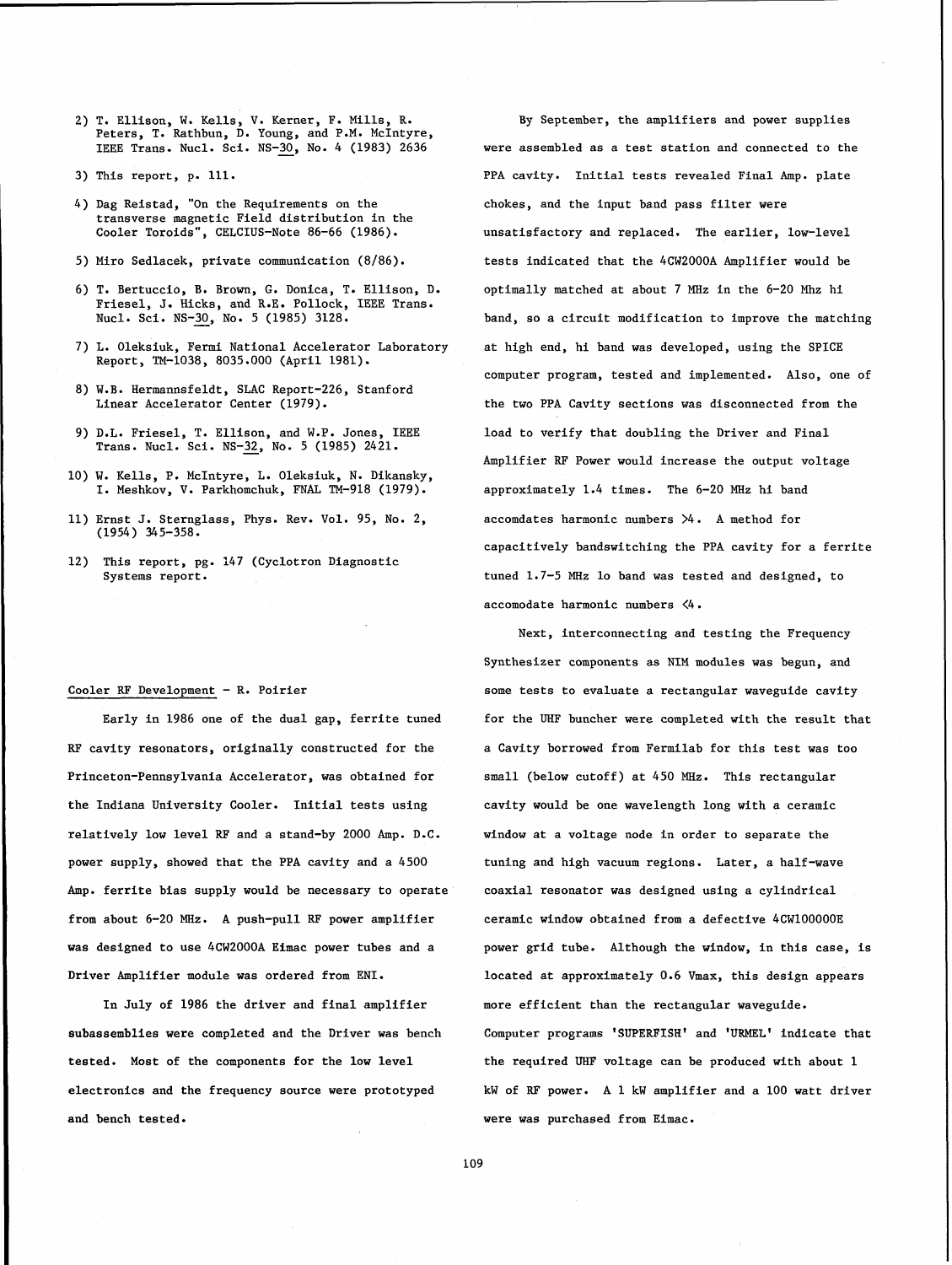By December, 1986, testing and some reconfiguring of the Frequency Source which consists of a direct digital frequency synthesizer and a tracking filter was underway. Direct digital frequency synthesizers, as we have seen, generate spurious sideband frequencies at -50 dbc levels over a frequency range which depends on the output frequency resolution. It's possible to select the resolution for sideband frequencies which are easier for the tracking filter to delete. For example, with 16 program bits, the resolution is,  $F_{c1ock}/2$ <sup>(n+1)</sup> where n=number of control bits used, typically 512 Hz, and the modulation sidebands are >65 KHz, for the least significant bit. The tracking filter is also likely to generate spurious sidebands at -35 dbc levels over a wider frequency range because they derive from harmonics of the fixed and variable high frequency components used in the tracking VCO. The sidebands generated in the VCO are not filtered.

# Cooler Building Improvements - C. Nelson

A 4 1/2-ton air conditioning unit is being installed for the Cooler Computer Room. The electrical service and the major portion of the plumbing, which runs through the Swinger experimental room, are complete. We anticipate delivery of the air conditioning unit within the next six weeks and completidn of this system soon thereafter.

The main air handling system in the Cooler building has been modified to improve its heating and cooling efficiency. The fan inlet ductwork was modified on exhaust fan #3, which sits outside on the west side of the building, so that this fan would no longer surge and would properly pull air across the Cooler work area. Also, return air dampers were added

to the system on the mezzanine level to control the balance between return air and outside air, in order to minimize any tendency toward negative air pressure inside the building created by exhaust fan  $#3$ .

Performance tests were run by Fluid Dynamics to assess the need for further refinements to this system, and we are awaiting the results of those tests.

#### Cooler Controls Hardware - W. Manwaring

A 'function generator' card has been developed that drives a 16-bit DAC through 255 vectors that constitute a ramp. The ramp can be wildly non-linear. The card's memory stores eight complete ramps. The DAC is isolated. To run the ramp as a synchrotron, eighty of these cards must ramp at once.

A 'budget bakeout' system is being designed to bake out the ring to 300' C. The system will drive 140 heaters of up to 1kW. Solid state relays (10-amp) will be driven by a simple solid state 'bang-bang' controller; temperature sensing will be done with high-temperature thermistors. The 36-hour bakeout will be controlled and monitored with an IBM PC interfaced to a Keithley 200-channel ADC system.

Chassis identical to those described for the K600 Spectrograph have been built for use on the injection beamline.

A Gould 884 programmable controller will be used for beam line and ring vacuum control, although it will be controlled from a switch panel rather than from an IBM PC.

A fiber-optics link to the 300kV electron terminal is under development, using two microprocessor-driven 1553B 'smartchip' serial interface controllers. These chips drive serial (optical) lines at 1.0 Mbit/sec with Manchester encoded data. This link will allow the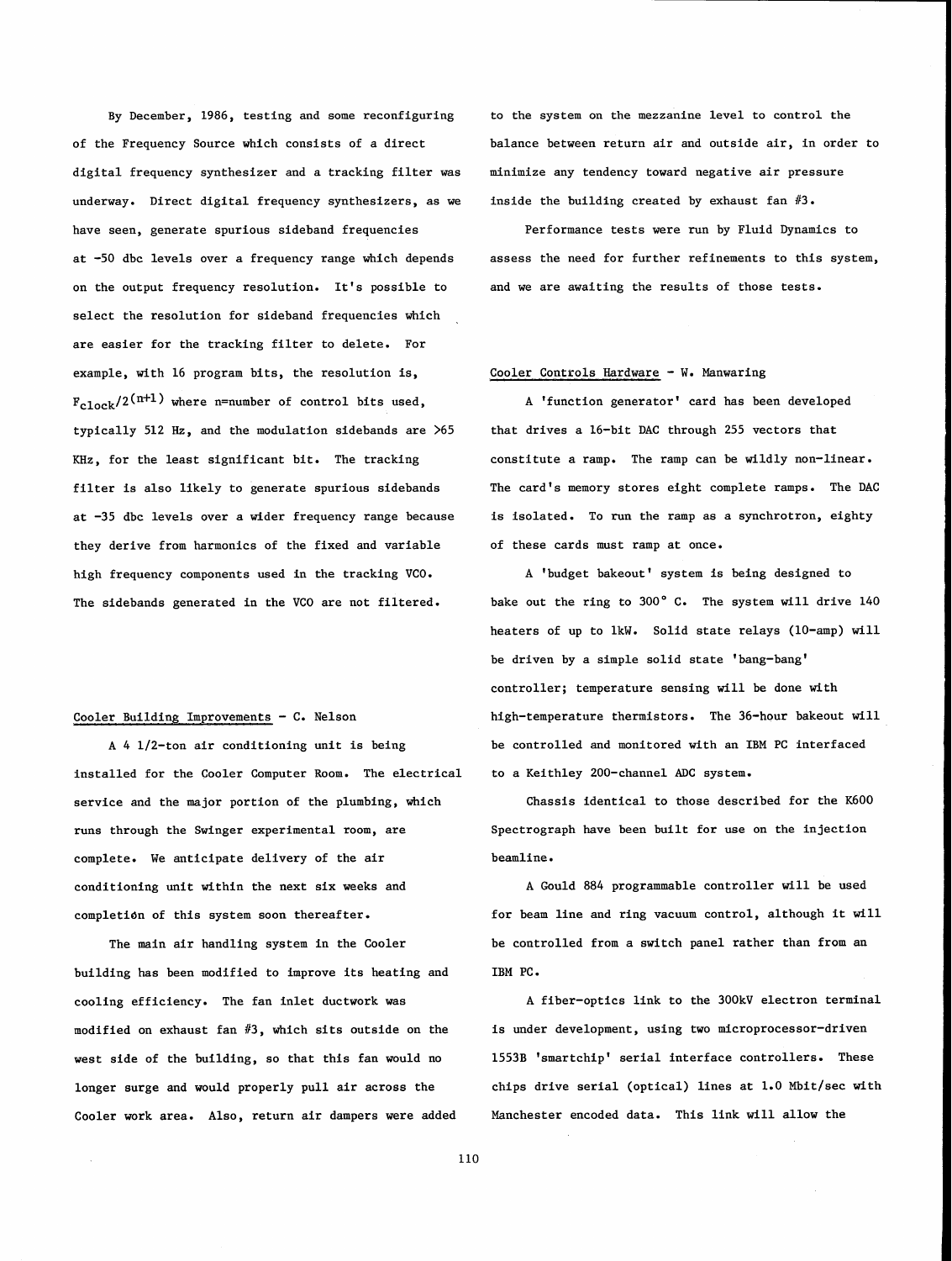control computer to communicate with the DAC's, ADC's, motors, on/off controls in the terminal.

The 'big push' is now on to get all of the above completed and installed and tested in the next six to nine months.

# Cooler Control System Software - J.C. Collins

All software required to drive the operator stations has been ported from DIANA to PLUTO (the cooler control system LSI-11/73), appropriately modified and debugged. The one full operator station constructed so far thus performs all the functions of the existing cyclotron operator stations. It has recently been decided that a second station must be available for cooler running. Additional parts are on order; the software was designed for multiple stations, so no major modifications are expected.

The original plan for having a separate high-speed Ethernet connection between DIANA and PLUTO has been shelved in favor of using the existing lab Ethernet system and Decnet. While the new communications method will be less responsive and may finally represent an unacceptable load on the IUCF network, both hardware and software development efforts over the last year indicate that completing the original system would be prohibitively time consuming.

Program packages have been written to allow the operator to construct pseudo-devices from linear combinations of real devices, to provide operator controlled data capture and graphic displays such as beam on target vs. time or beam vs. QUAD 2 BL3 and to perform saving and restoring of DAC values for small sets of devices, allowing good settings to be restored after an unsuccessful tuning attempt.

The core of cooler-unique software is now rapidly taking shape, at least on paper, as magnet maps are being completed and analyzed and thought is being directed to details of the commissioning phases of the cooler. The requirements for ramp generation and modification and the operator interface to the diagnostic devices are being specified.

### Cooler Commissioning and Beam Diagnostic Systems T.J.P. Ellison

### Introduction

The Cooler commissioning will begin in mid 1987. A brief outline of major steps in the commissioning process and the beam diagnostic systems needed are presented along with a brief description of the status and performance specifications for the beam diagnostic systems.

# Single Turn Operation

As soon as the installation of the Cooler vacuum, magnet, power supply, and control systems is completed, the ring will be surveyed with shared beam from the Cyclotrons using the newly-commissioned beam splitting system.<sup>1</sup> At this point there will be no injection kickers and thus the beam will be extracted after a single orbit. During this phase of commissioning, all the magnet systems will be tested, the "orbit" corrected, and the machine apperture explored. The main beam diagnostic system will be the beam position measurement (BPM) system.

### Beam Position Measurement (BPM) System

There will be 37 BPM pick-up electrodes located around the ring, each providing a measurement of the beam position and intensity. The system operates with beam currents in excess of 15  $nA$  (5 x 10<sup>4</sup> particles), and is capable of measuring beam position offsets from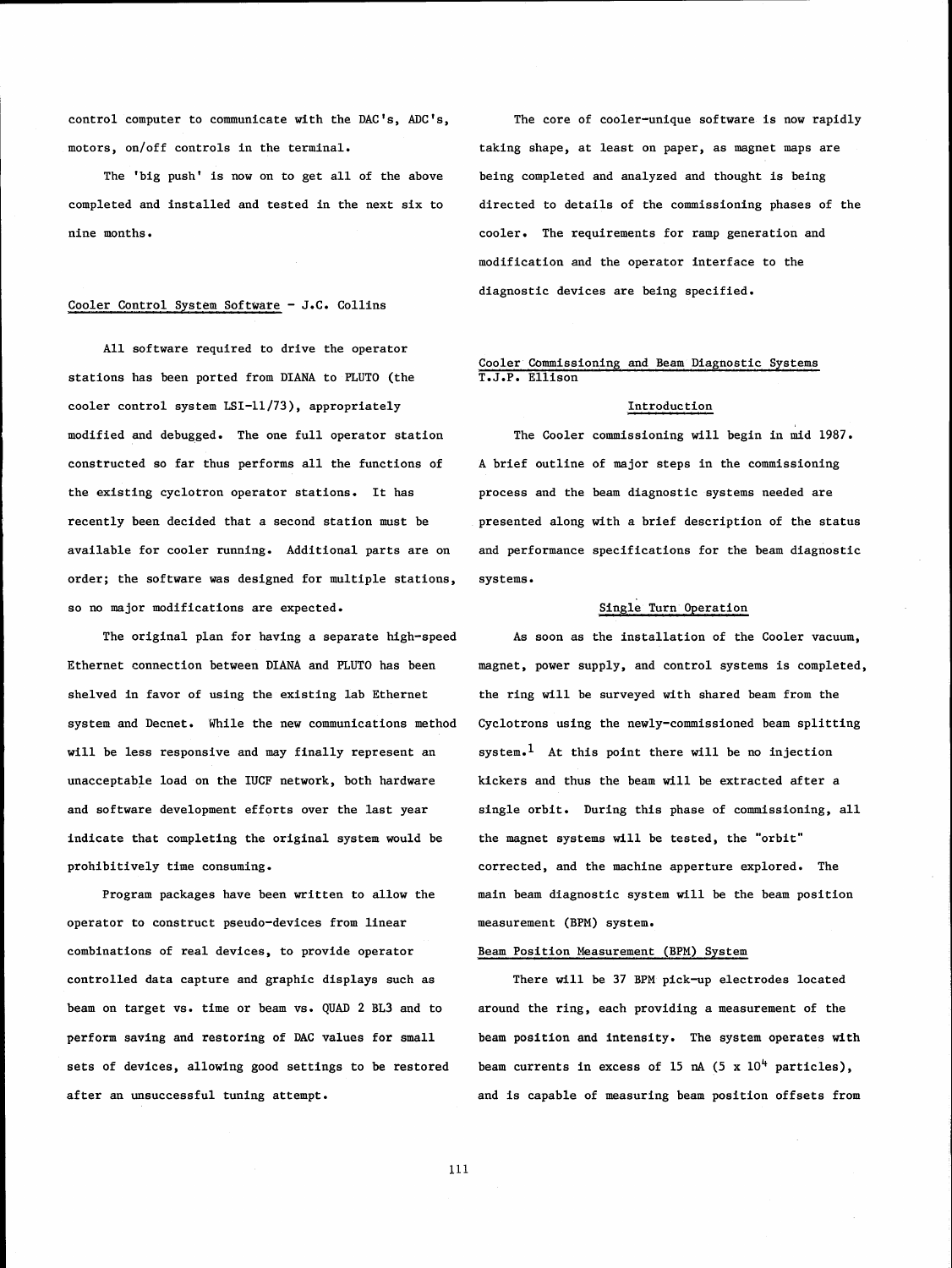$\pm$  0.1% of the pick-up diameter (about  $\pm$  0.1 mm). by: Thus, the accuracy of this system will be limited by  $V = I / |z| / f \tau$ the positioning accuracy of the vacuum chamber, or of where f is the fundamental beam rf frequency and  $\tau$  is the methods which we will develop to measure the position of the electrodes with respect to the quadrupoles. is about 1.5 ns, the peak voltage can be almost 1,000

types of pick-up electrodes. The ceramics, electrodes, at a single harmonic of the revolution frequency. and feedthroughs have been procured and are being Thus, in certain situations, the amplifiers could assembled and installed along with the other vacuum saturate at currents as low as 30 **pA.** If it is found system hardware. The shunt impedance,  $|z|$ , of the that the 37.5 dB gain at the electrodes is not needed different electrode-amplifier systems varies from about to boost the beam signals above the rf interference, 5 to 10  $(K_h/\beta)$  Ohms, where  $\beta$  is v/c and  $K_h$  is a number, the amplification may be reduced to increase the system usually between 1 and 2, which depends upon the beam dynamic range for electron-cooled rf-bunched beams. time structure. The amplifiers are connected to the Multiplexing System. The rf signals from the electrodes with *SMA* connectors and 0.141" semirigid electrodes are multiplexed to a common position cable. detector located in the Cooler control room. The seven

mode rejection ratios varying from 40 to over 60 dB, will be installed along with the electrodes. resulting in position measurement offset errors ranging Low Bandwidth Position Detector. The position from  $1\%$  to less than 0.1% of the pick-up diameter for detector<sup>2</sup> has been laid out on a printed circuit card frequencies ranging from 2 to 20 MHz; an on-line and an automatic bandwidth control has been calibration system which will be operated from the incorporated into the ciruit. The detector has a 60 dB Cooler control room, however, can measure this offset dynamic range for  $a \pm 0.1\%$  position offset error. This error with a precision of better than  $\pm 0.1\%$ .  $\pm 0.1\%$  detector, along with the high bandwidth position

is given by:

electrode shunt impedance, defined above. The higher than 100 Hz to avoid a loss in sensitivity. amplifier 1 dB compression point allows for operation Stored Beam Operation with beam currents up to about 30 **mA.** However, if the The Cooler will initially begin operation using beam has a "delta fuction" time structure, as will charge-exchange, or stripping injection with 89 MeV occur when the beam is electron-cooled with the rf  $H_2^+$ . In this phase of commissioning the Cooler will be

the center of the pick-up electrode with an accuracy of system on, the equivalent peak input voltage is given

the amplifier high frequency cutoff time constant. Since f can be as low as 0.75 MHz in the Cooler, and  $\tau$ Pick-up Electrodes. There are four different times higher than the amplitude of the signal voltage

Electrode Amplifiers. Fifty electrode amplifiers<sup>2</sup> coaxial multiplexing stations and the control unit have have now been assembled and tested, and have common been built and tested. The phase-matched Heliax cables

The input voltage, V, to the electrode amplifiers detector described below, will also be used in the V = I  $|Z|$ <br>V = I  $|Z|$ intermediate frequency bandwidth, and thus the where I is the dc beam current, and  $|z|$  is the cyclotron beam will have to be split at frequencies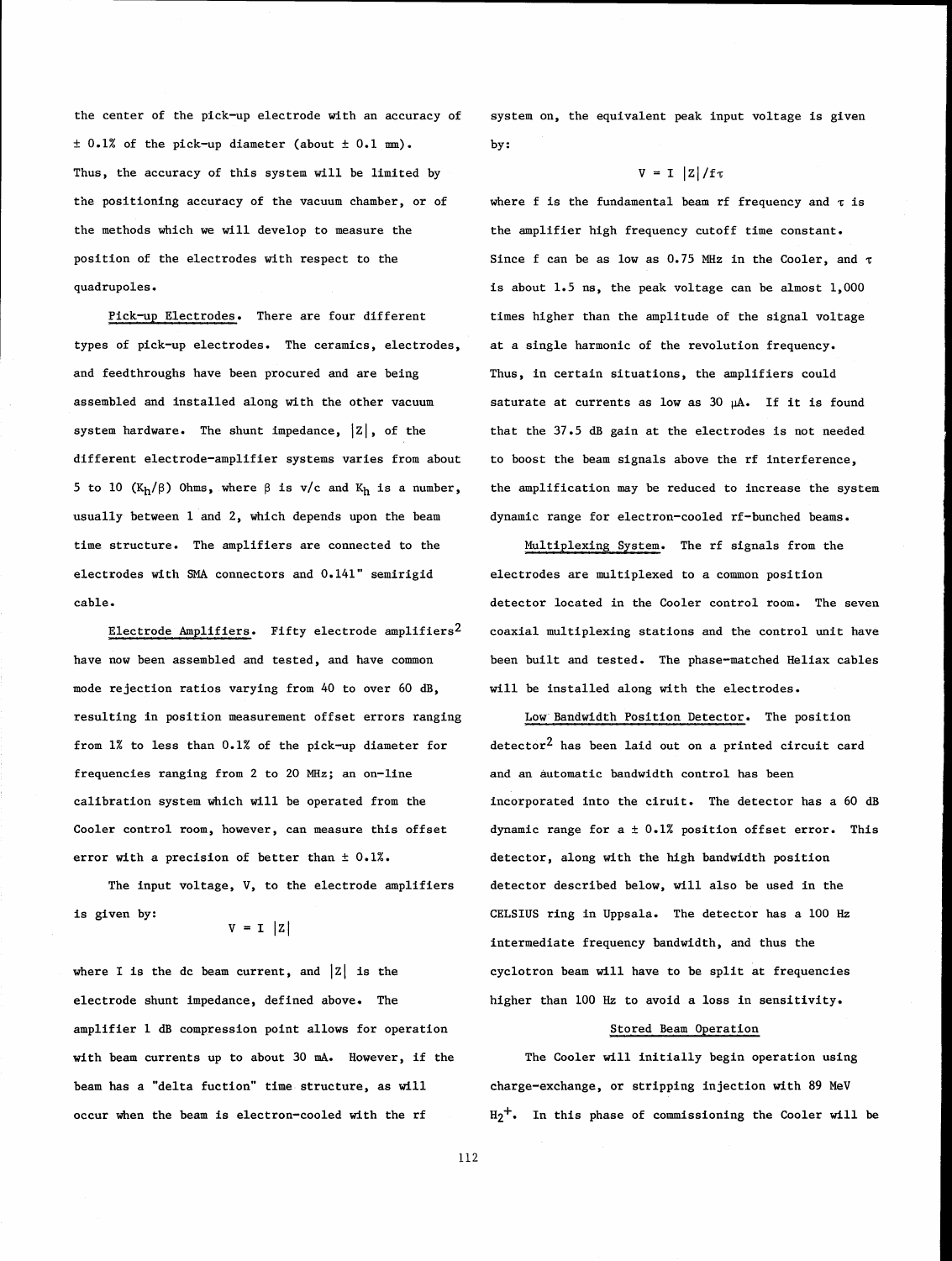the sole user of the Cyclotron beam and the goals will be to achieve and correct the closed orbit; optimize injection and accumulation; minimize the chromaticity, or optimize it to maximize the transverse and longitudinal acceptances; explore the betatron tune space around the working point; and to achieve long lifetimes.

The injected beam will debunch in less than 1 **ms,**  so the cooler rf system will be needed at this time to reduce the current by a factor of 3, but will enable of the diagnostic systems, and to change the beam at harmonic number three. energy during measurements of the ring chromaticity and longitudinal acceptance. In addition, the control system will need application programs to correct the closed orbit, and alter the betatron tunes and the machine chromaticity.

## Intensity Measurement

The most sensitive intensity monitor will be the low bandwidth wall gap monitor with an impedance equivalent to a parallel RLC circuit with  $R = 50$   $\Omega$ ,  $C \approx$ 12 pF, and  $L \approx 0.5$   $\mu$ H. With this monitor beams of a few  $nA$  (1 x 10<sup>4</sup> particles) can be measured with a 40 dB signal to noise ratio at reasonable frequencies.

# Beam Position Measurement

rf Noise. In the cyclotron beam lines it is necessary to bunch the beam at a subharmonic of the rf frequency to elliminate rf interference<sup>2</sup>. The amount of rf noise from the Cooler rf system is not yet know, and thus the minimum beam current needed for measurements at the rf frequency is also not known. The Cyclotrons operate on the sixth harmonic for the 89 MeV  $H_2$ <sup>+</sup> beam, which corrosponds to a harmonic number of 27 in the Cooler. The injected current is maximized by pulse selecting the beam 1 in 2 using the £12 buncher, though this prevents transferring the beam from bucket **to** bucket. The injected current will be lower if the

beam is pulse seclected 1 in 3 using the chopper, though in this situation the beam can be transferred from bucket to bucket by operating the Cooler rf system at harmonic number 9, which is within rf system operating range for **CW** operation. If rf noise is found to be a problem, the cyclotron beam can be pulse selected 1 in 9 using the chopper and injected into every third of the nine Cooler rf buckets. This will preserve the coherent time structure required by many the rf diagnostics to operate free from rf interference

> Position Detectors. For beam currents less than 6  $\mu$ A, the low bandwidth detector<sup>2</sup> will be used. Its output bandwidth automatically scales with intensity according to the following relation:

### BW (Hz)  $\approx$  10 I ( $\mu$ A)

For beam currents in excess of 6 **pA** the high bandwidth detector can be used. This detector has an IF of 21.4 MHz and an IF bandwidth of 600 kHz. This detector has a selectable ouput bandwidth (BW) ranging from 0.1 to 250 kHz and the noise to full scale signal ratio (N/s) scales according to the following relation:

 $N/S \approx 0.05 \mu A/\sqrt{Hz} \cdot BW^{1/2}/I$ 

This detector will be especially helpful for looking at transient closed-orbit distortions caused by mismatches in the three 1 ms fall time bumper magnets which move the beam closed orbit off the stripping foil.

### Tune Measurement Systems

rf Knockout. The knockout system will be able to make tune measurements for beams with lifetimes exceeding 0.1 s and currents exceeding 10 **nA.** 

Resonant Transverse Schottky Pick-ups. There will be both horizonatal and vertical resonant Schottky pick-ups. These pick-ups were prototyped this year in Uppsala. The pick-ups will be quarter wavelength resonators, about 1 m in length with a resonant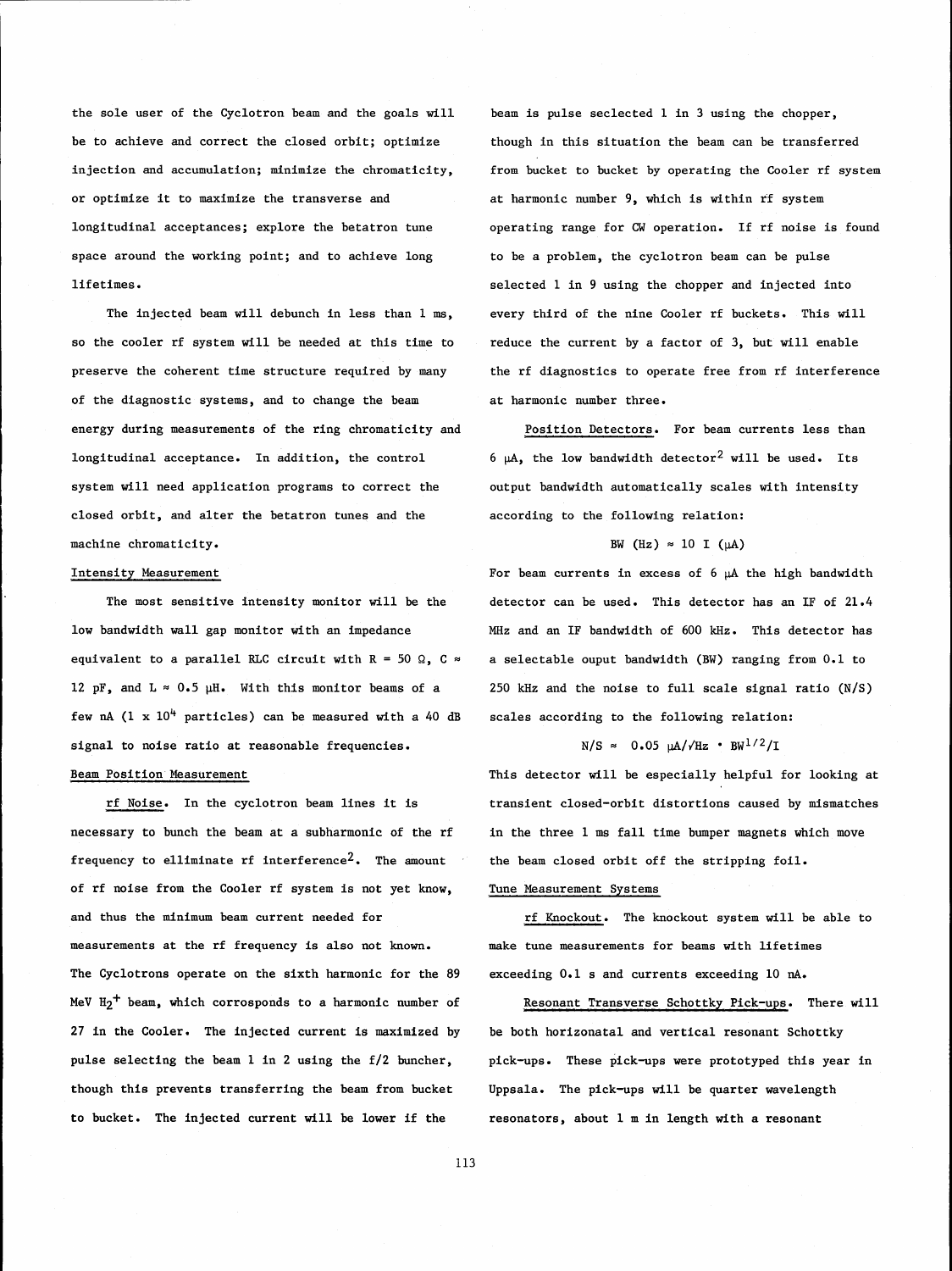frequency of about 60 MHz, Q of over 250, and shunt the chromaticity-correcting sextupoles, and to impedance of about 10 kΩ. The signal to noise with additional magnet and rf device programs. The only transformer and low noise 50  $\Omega$  amplifier or high is a high bandwidth position monitor located in a impedance noisier FET amplifier is used. region of high dispersion and low beta to provide

Since the chromaticity will be less than  $\eta h/Q$ , feedback for the rf system. where  $\eta = \gamma^{-2} - \gamma_t^{-2}$ , Q is the number of betatron oscillations per turn, and h is the harmonic number at which the pick-ups operate, the signals from a coasting (i.e. nonbunched) beam will not contain useful information regarding the machine chromaticity. Since the chromaticity is also not directly observable in the transverse Schottky signals of bunched beams, the chromaticity will be measured by moving the beam within the momentum apperture using the rf system.

If the pick-up transmission lines do not extend beyond the vacuum chamber and the wave propagates along the pick-up at  $v = c$ , then the pick-up will ideally not function for beams with  $\beta = v/c = 1/3$ . However, by extending the transmission line outside the vacuum chamber, the resonant frequency can be shifted allowing the pick-up to work at this beam velocity. A varactor with a 5 pF tuning range will be installed at the **open-circuited end of the transmission line to give the**  pick-ups a remote-controlled tuning range in excess of the highest revolution frequency, 2.6 MHz.

These pick-ups are also useful for measuring the Electron Cooling beam emittance, since the signal power in the betatron To assess the electron cooling system performance, sidebands is proportional to the product of the number it is necessary to measure the ion beam cooling rate of particles and the beam emittance.  $\qquad \qquad \qquad$  and equilibrium emittance and momentum distribution.

accelerate the stored beam. Additional application either the profile monitor or transverse Schottky programs will be necessary to measure and correct the pick-ups, and the equilibrium momentum distribution closed orbit during the three second ramp, and to apply with the high bandwidth wall gap monitor or resonant time-dependent perturbations to the betatron tunes, to longitudinal Schottky pick-up.

these parameters is about the same whether a additional beam diagnostic system needed at this stage

# rf Feedback System

There are three regions in the ring ideally suited for rf feedback, with  $\beta_X$  on the order of 0.1 to 0.4 m, and the dispersion function  $(D_x)$  on the order of 4 m. Although these regions are reserved for experimental stations, position pick-ups are being integrated into the design of these regions. The position detector used has an accuracy of better than  $0.5%$  of the pick-up radius (16 m), allowing for a momentum resolution of about 0.002%, or 0.5% of the momentum apperture neglecting closed-orbit errors. If the closed orbit distortions in these regions should reach  $\pm$   $(\epsilon_{\mathbf{x}}\beta_{\mathbf{x}})^{1/2}$ , where  $(\epsilon_x)$  is the horizontal Cooler acceptance  $(25\pi)$  $mm-mr$ ), a relative momentum uncertainty ( $\Delta p/p$ ) of  $\pm$  ( $\epsilon_{\mathbf{x}}\beta_{\mathbf{x}}$ )<sup>1/2</sup>/D<sub>x</sub> (=  $\pm$  0.06%, or about one third of the momentum apperture) would result. However, in normal operation the closed orbit errors should be an order of magnitude smaller, and the use of multiple detectors can further reduce these uncertainties.

Acceleration The cooling rate will be measured with a microchannel The next step in the commissioning process is to plate profile monitor; the equilibrium emittance with